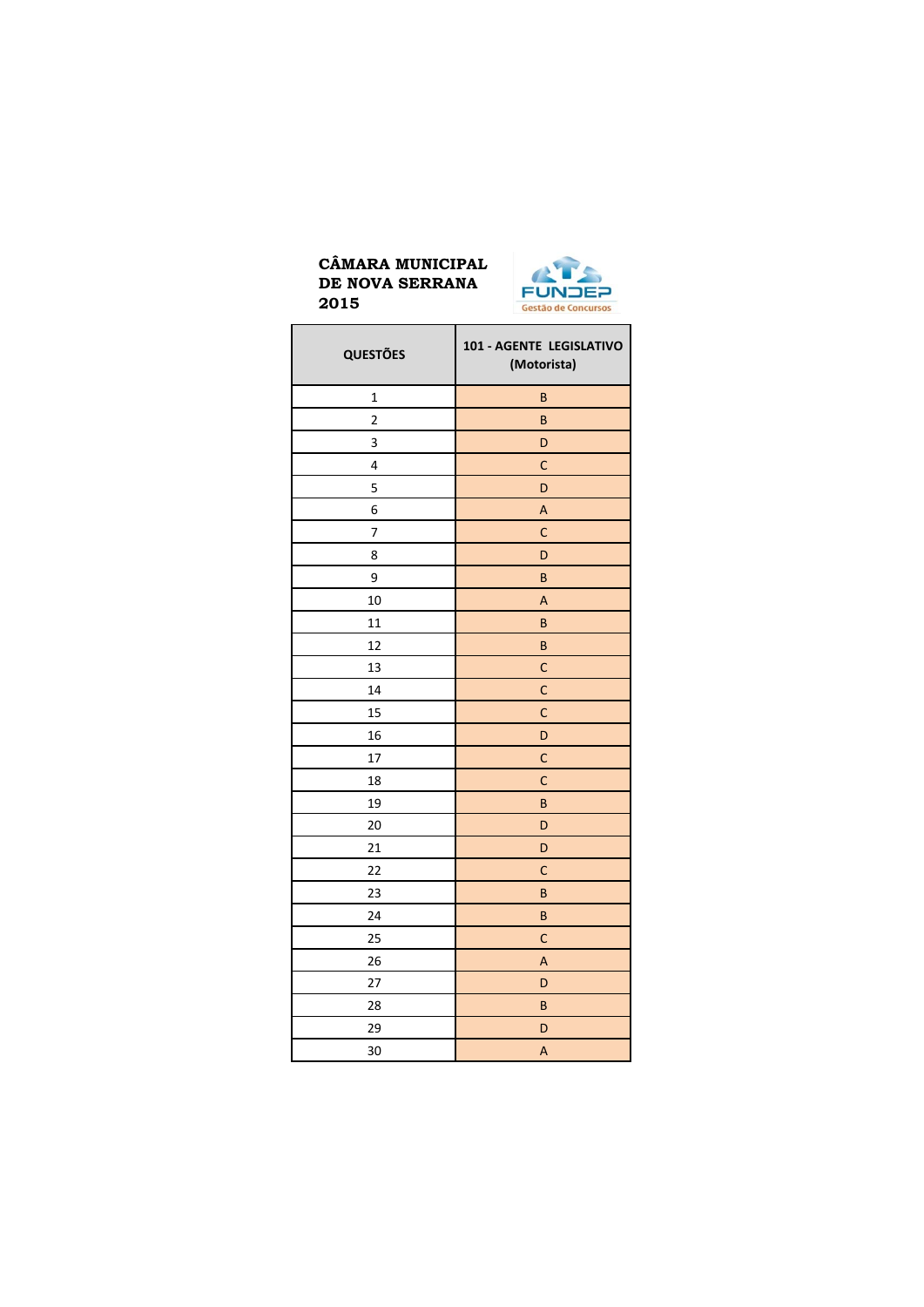

| <b>QUESTÕES</b> | 102 - ASSISTENTE<br>LEGISLATIVO II (Copeiro) |
|-----------------|----------------------------------------------|
| $\mathbf{1}$    | B                                            |
| $\overline{c}$  | B                                            |
| 3               | D                                            |
| 4               | $\mathsf{C}$                                 |
| 5               | D                                            |
| 6               | A                                            |
| 7               | $\overline{C}$                               |
| 8               | D                                            |
| 9               | B                                            |
| 10              | $\overline{\mathsf{A}}$                      |
| 11              | B                                            |
| 12              | B                                            |
| 13              | $\mathsf{C}$                                 |
| 14              | C                                            |
| 15              | $\mathsf{C}$                                 |
| 16              | D                                            |
| 17              | C                                            |
| 18              | $\mathsf{C}$                                 |
| 19              | B                                            |
| 20              | D                                            |
| 21              | D                                            |
| 22              | $\mathsf{C}$                                 |
| 23              | B                                            |
| 24              | B                                            |
| 25              | $\mathsf{C}$                                 |
| 26              | A                                            |
| 27              | D                                            |
| 28              | B                                            |
| 29              | D                                            |
| 30              | A                                            |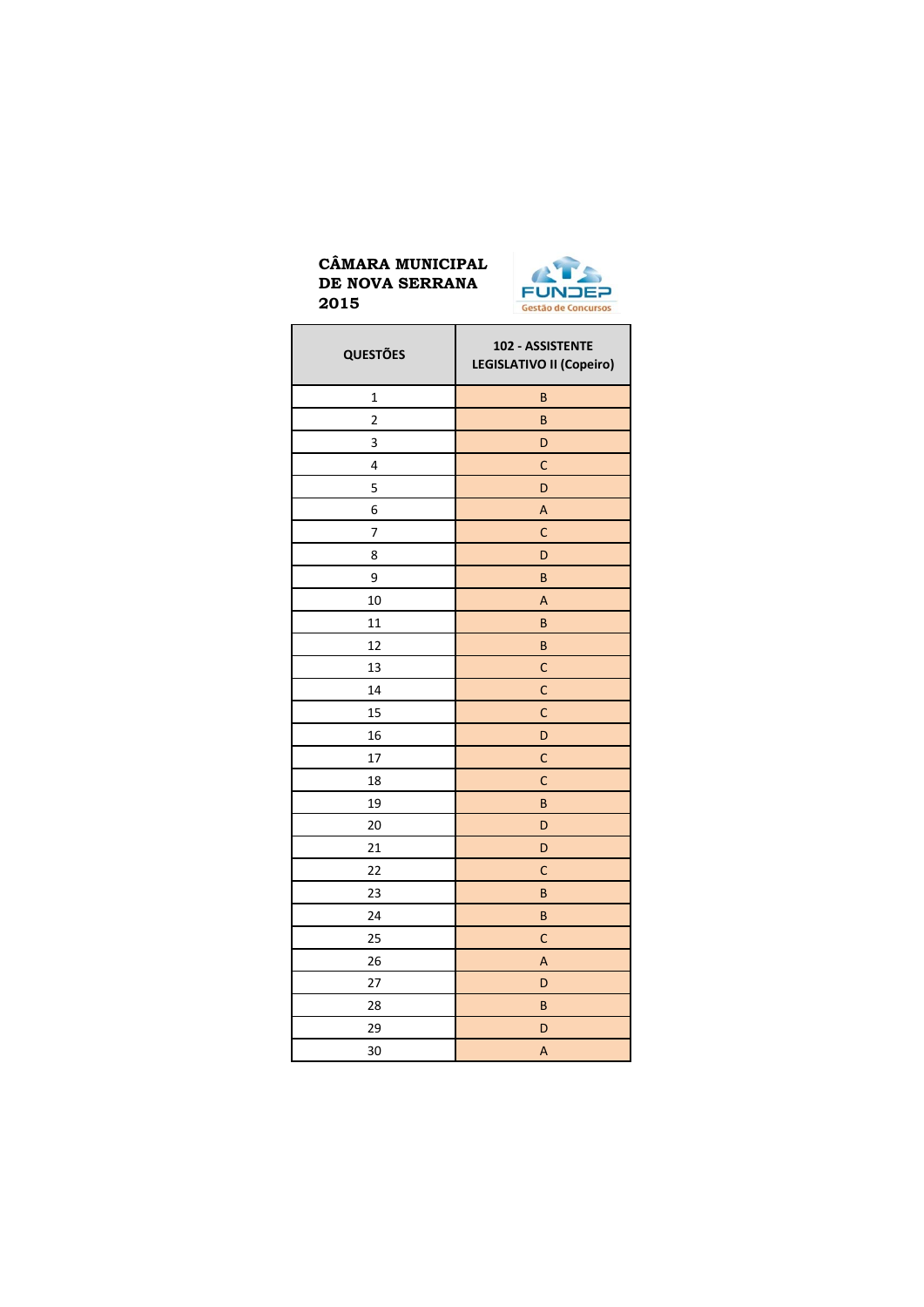

| <b>QUESTÕES</b> | 103 - ASSISTENTE LEGISLATIVO<br>III (Auxiliar de Serviços) |
|-----------------|------------------------------------------------------------|
| $\mathbf{1}$    | $\sf B$                                                    |
| $\overline{c}$  | $\sf B$                                                    |
| 3               | D                                                          |
| 4               | $\mathsf{C}$                                               |
| 5               | D                                                          |
| 6               | A                                                          |
| 7               | $\mathsf{C}$                                               |
| 8               | D                                                          |
| 9               | $\sf{B}$                                                   |
| 10              | A                                                          |
| 11              | $\sf B$                                                    |
| 12              | $\sf B$                                                    |
| 13              | $\mathsf{C}$                                               |
| 14              | $\mathsf{C}$                                               |
| 15              | $\mathsf{C}$                                               |
| 16              | D                                                          |
| 17              | $\mathsf{C}$                                               |
| 18              | $\mathsf{C}$                                               |
| 19              | $\sf B$                                                    |
| 20              | D                                                          |
| 21              | D                                                          |
| 22              | $\mathsf{C}$                                               |
| 23              | $\sf B$                                                    |
| 24              | $\sf{B}$                                                   |
| 25              | $\mathsf{C}$                                               |
| 26              | A                                                          |
| 27              | D                                                          |
| 28              | B                                                          |
| 29              | D                                                          |
| 30              | A                                                          |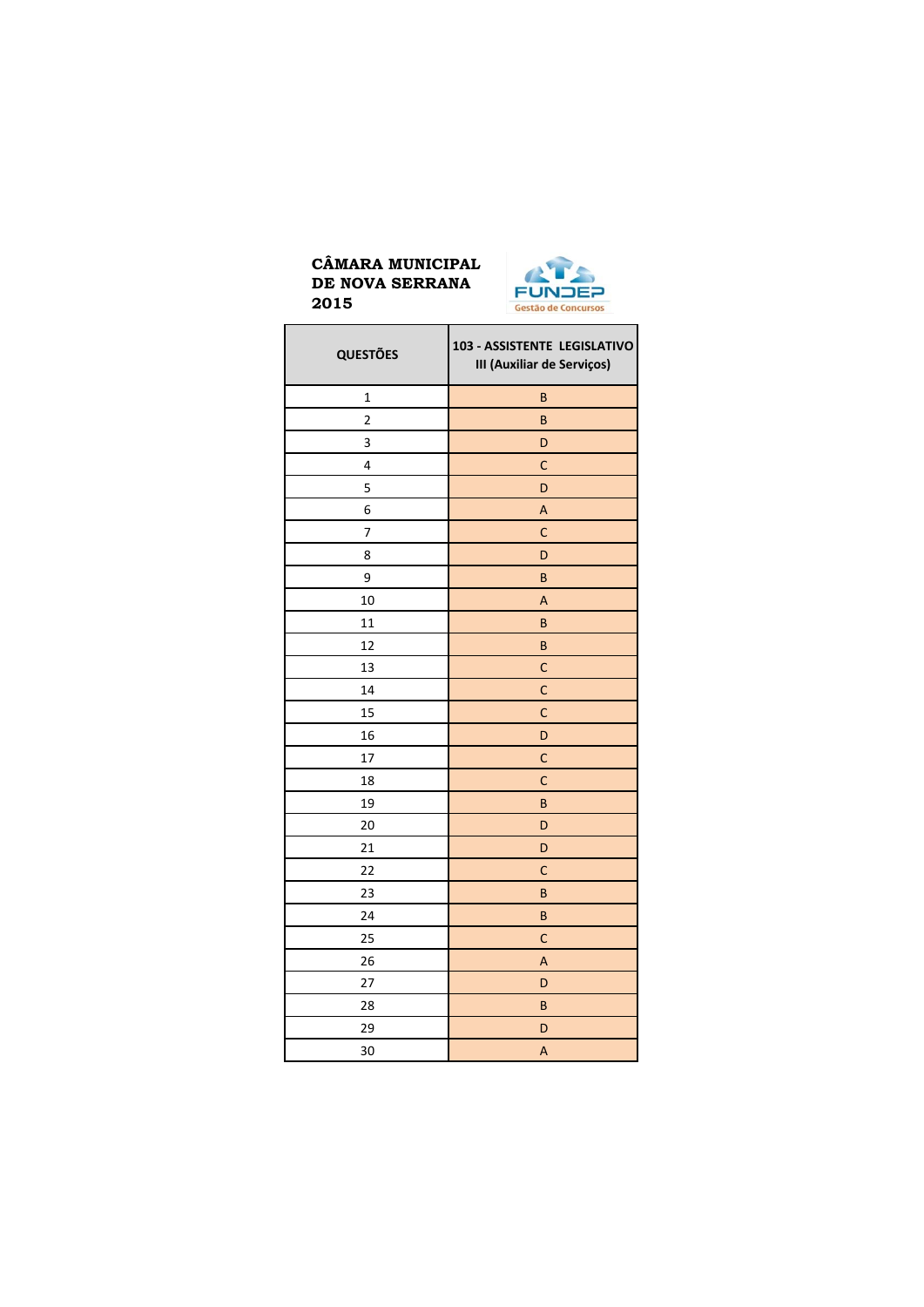

| <b>QUESTÕES</b> | 201 - ASSISTENTE TÉCNICO<br><b>LEGISLATIVO</b> |
|-----------------|------------------------------------------------|
| $\mathbf 1$     | B                                              |
| $\overline{c}$  | B                                              |
| 3               | A                                              |
| 4               | $\mathsf{C}$                                   |
| 5               | D                                              |
| 6               | C                                              |
| 7               | $\mathsf{C}$                                   |
| 8               | D                                              |
| 9               | A                                              |
| 10              | C                                              |
| 11              | D                                              |
| 12              | D                                              |
| 13              | B                                              |
| 14              | $\mathsf{C}$                                   |
| 15              | $\mathsf{C}$                                   |
| 16              | D                                              |
| 17              | B                                              |
| 18              | $\mathsf{C}$                                   |
| 19              | А                                              |
| 20              | D                                              |
| 21              | B                                              |
| 22              | B                                              |
| 23              | B                                              |
| 24              | D                                              |
| 25              | $\mathsf{C}$                                   |
| 26              | A                                              |
| 27              | C                                              |
| 28              | B                                              |
| 29              | D                                              |
| 30              | $\mathsf{C}$                                   |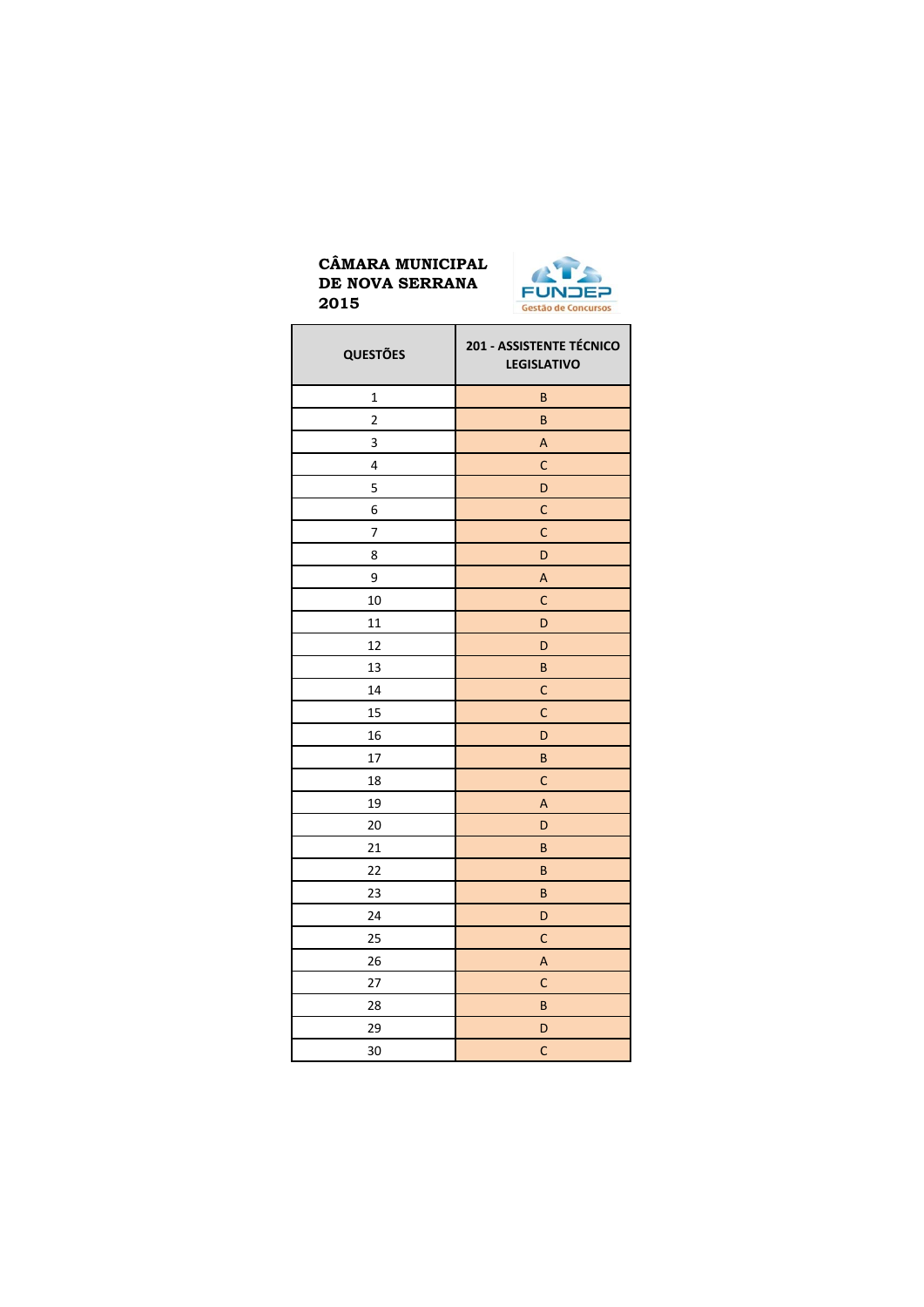

| <b>QUESTÕES</b>         | 202 - ASSISTENTE<br>LEGISLATIVO I (Porteiro) |
|-------------------------|----------------------------------------------|
| $\mathbf{1}$            | B                                            |
| $\overline{\mathbf{c}}$ | B                                            |
| 3                       | A                                            |
| 4                       | $\mathsf{C}$                                 |
| 5                       | D                                            |
| 6                       | $\mathsf{C}$                                 |
| 7                       | C                                            |
| 8                       | D                                            |
| 9                       | A                                            |
| 10                      | $\mathsf{C}$                                 |
| 11                      | D                                            |
| 12                      | D                                            |
| 13                      | B                                            |
| 14                      | $\mathsf{C}$                                 |
| 15                      | $\mathsf{C}$                                 |
| 16                      | D                                            |
| 17                      | B                                            |
| 18                      | $\mathsf{C}$                                 |
| 19                      | A                                            |
| 20                      | D                                            |
| 21                      | B                                            |
| 22                      | B                                            |
| 23                      | B                                            |
| 24                      | D                                            |
| 25                      | $\mathsf{C}$                                 |
| 26                      | A                                            |
| 27                      | C                                            |
| 28                      | B                                            |
| 29                      | D                                            |
| 30                      | C                                            |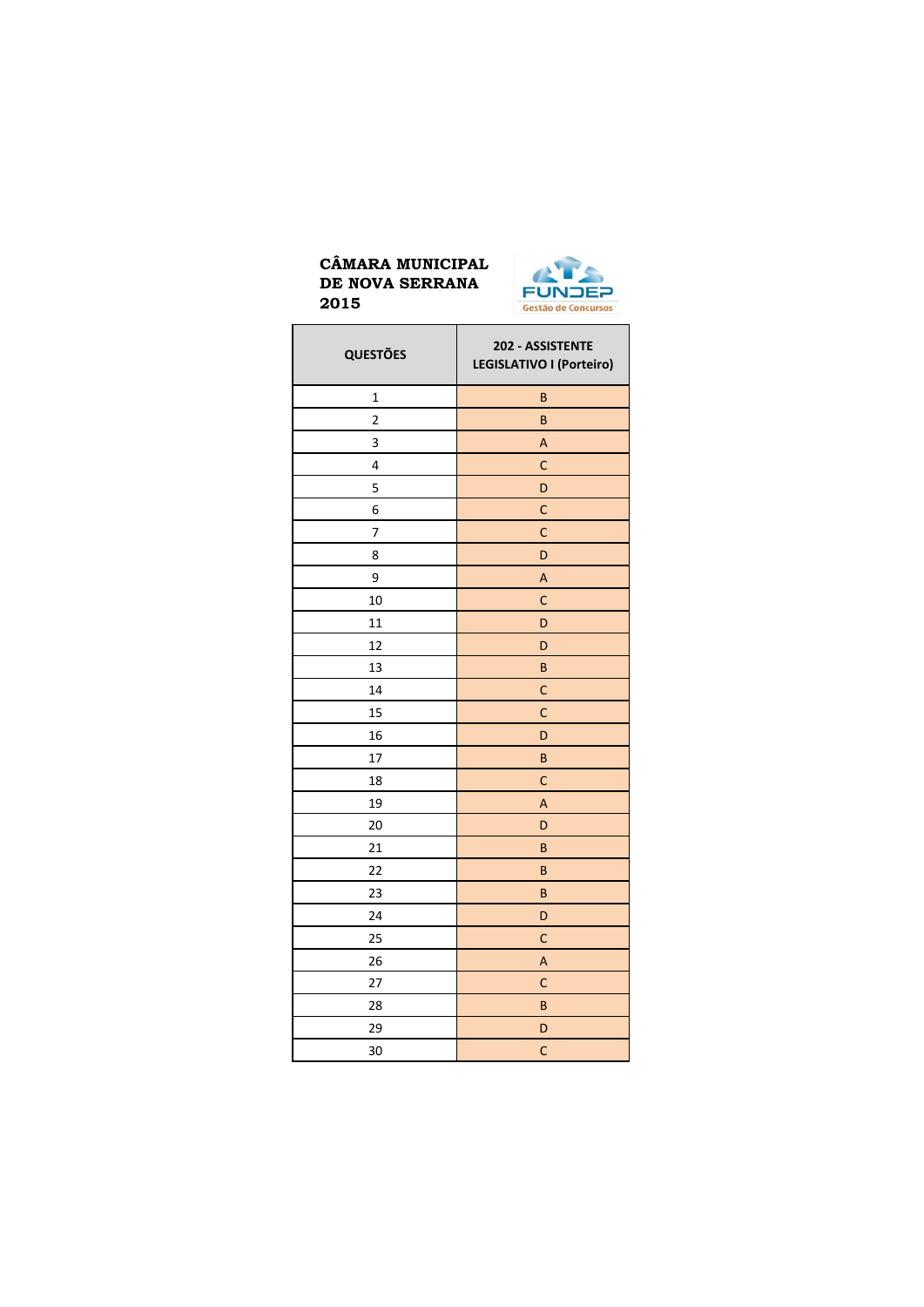

| <b>QUESTÕES</b>          | 301 - TÉCNICO LEGISLATIVO |
|--------------------------|---------------------------|
| $\mathbf 1$              | B                         |
| 2                        | A                         |
| 3                        | $\mathsf{C}$              |
| 4                        | B                         |
| 5                        | C                         |
| 6                        | B                         |
| $\overline{\mathcal{I}}$ | D                         |
| 8                        | A                         |
| 9                        | B                         |
| 10                       | $\mathsf{C}$              |
| 11                       | B                         |
| 12                       | $\mathsf{C}$              |
| 13                       | D                         |
| 14                       | A                         |
| 15                       | $\mathsf{C}$              |
| 16                       | C                         |
| 17                       | $\mathsf{C}$              |
| 18                       | $\mathsf{C}$              |
| 19                       | A                         |
| 20                       | A                         |
| 21                       | D                         |
| 22                       | D                         |
| 23                       | D                         |
| 24                       | D                         |
| 25                       | $\mathsf{C}$              |
| 26                       | $\sf B$                   |
| 27                       | $\mathsf{C}$              |
| 28                       | $\sf B$                   |
| 29                       | A                         |
| 30                       | D                         |
| 31                       | $\sf B$                   |
| 32                       | $\mathsf{C}$              |
| 33                       | D                         |
| 34                       | $\boldsymbol{\mathsf{A}}$ |
| 35                       | D                         |
| 36                       | $\mathsf{C}$              |
| 37                       | $\mathsf{C}$              |
| 38                       | B                         |
| 39                       | $\boldsymbol{\mathsf{A}}$ |
| 40                       | $\mathsf{C}$              |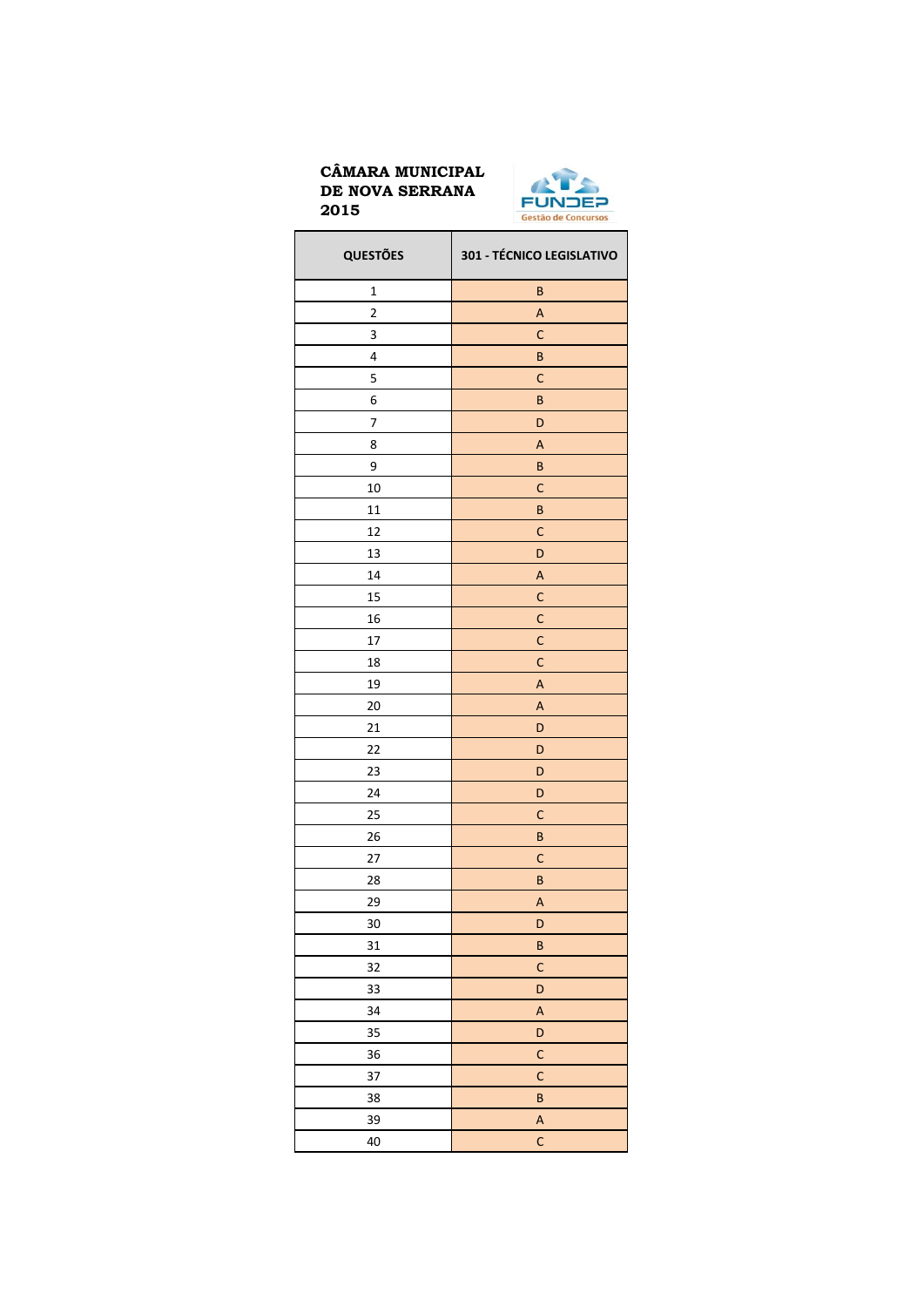

| <b>QUESTÕES</b> | 401 - ANALISTA LEGISLATIVO |
|-----------------|----------------------------|
| 1               | B                          |
| 2               | $\mathsf{C}$               |
| 3               | D                          |
| 4               | C                          |
| 5               | A                          |
| 6               | B                          |
| 7               | $\mathsf{C}$               |
| 8               | D                          |
| 9               | Α                          |
| 10              | D                          |
| 11              | B                          |
| 12              | A                          |
| 13              | C                          |
| 14              | D                          |
| 15              | A                          |
| 16              | D                          |
| 17              | B                          |
| 18              | C                          |
| 19              | Α                          |
| 20              | D                          |
| 21              | D                          |
| 22              | Α                          |
| 23              | D                          |
| 24              | D                          |
| 25              | D                          |
| 26              | D                          |
| 27              | A                          |
| 28              | C                          |
| 29              | C                          |
| 30              | A                          |
| 31              | B                          |
| 32              | B                          |
| 33              | C                          |
| 34              | D                          |
| 35              | B                          |
| 36              | D                          |
| 37              | D                          |
| 38              | $\mathsf{C}$               |
| 39              | D                          |
| 40              | $\mathsf{C}$               |
| 41              | D                          |
| 42              | $\overline{\mathsf{A}}$    |
| 43              | D                          |
| 44              | $\mathsf{C}$               |
| 45              | B                          |
| 46              | $\mathsf{C}$               |
| 47              | $\mathsf{A}$               |
| 48              | B                          |
| 49              | $\mathsf{C}$               |
| 50              | D                          |